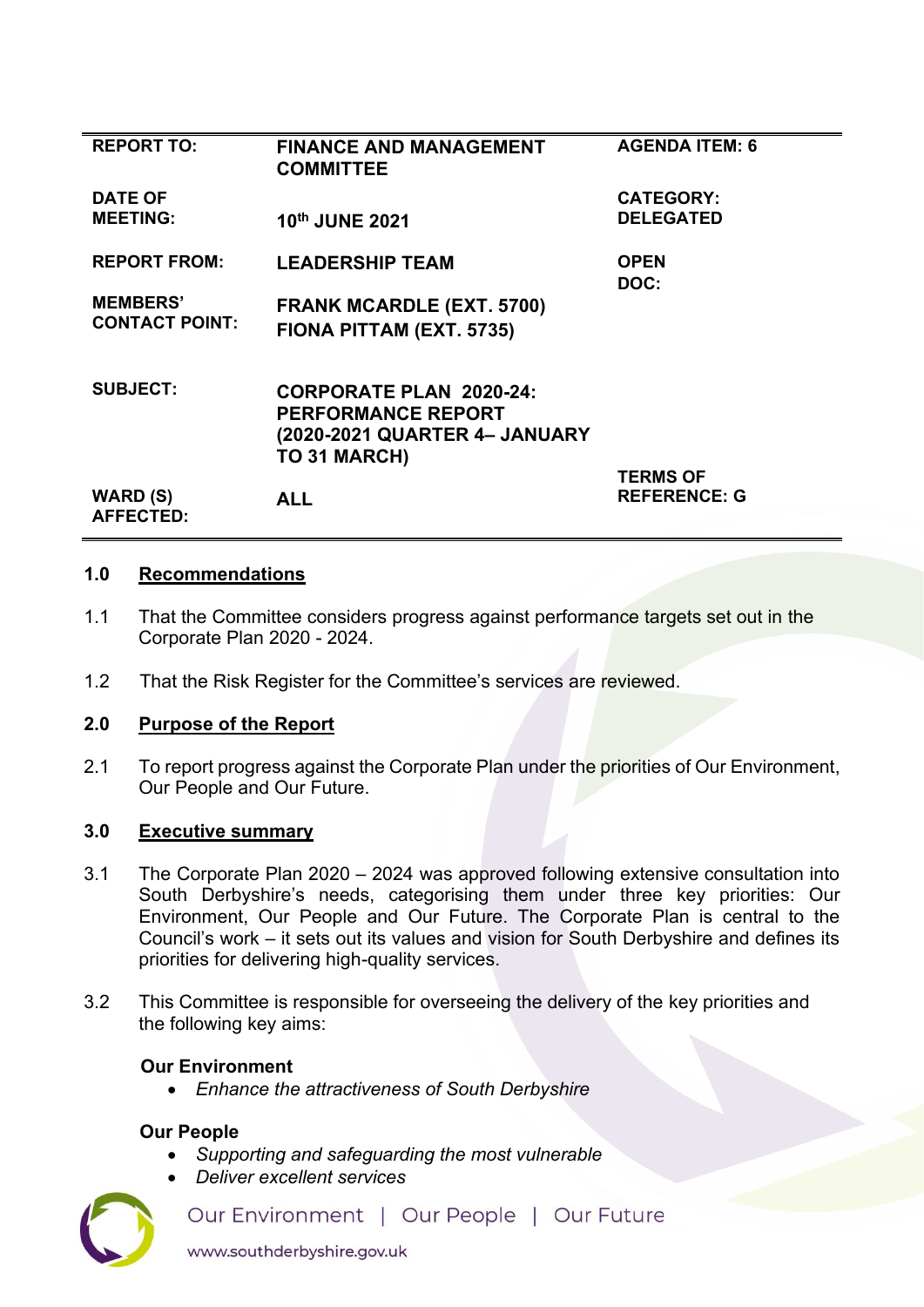## **Our Future**

- *Develop skills and careers*
- *Support economic growth and infrastructure*
- *Transforming the Council*

# **4.0 Detail**

4.1 Overall Council performance against the priorities– Quarter 4 2020-2021.

 The below chart provides an overview for the percentage of measures that are on track to achieve the annual target.



4.2 Overall Council performance against key aims – Quarter 4 2020-2021.

 The below charts provide an overview for the percentage of measures that are on track to achieve the annual target within each key aim of the Corporate Plan.

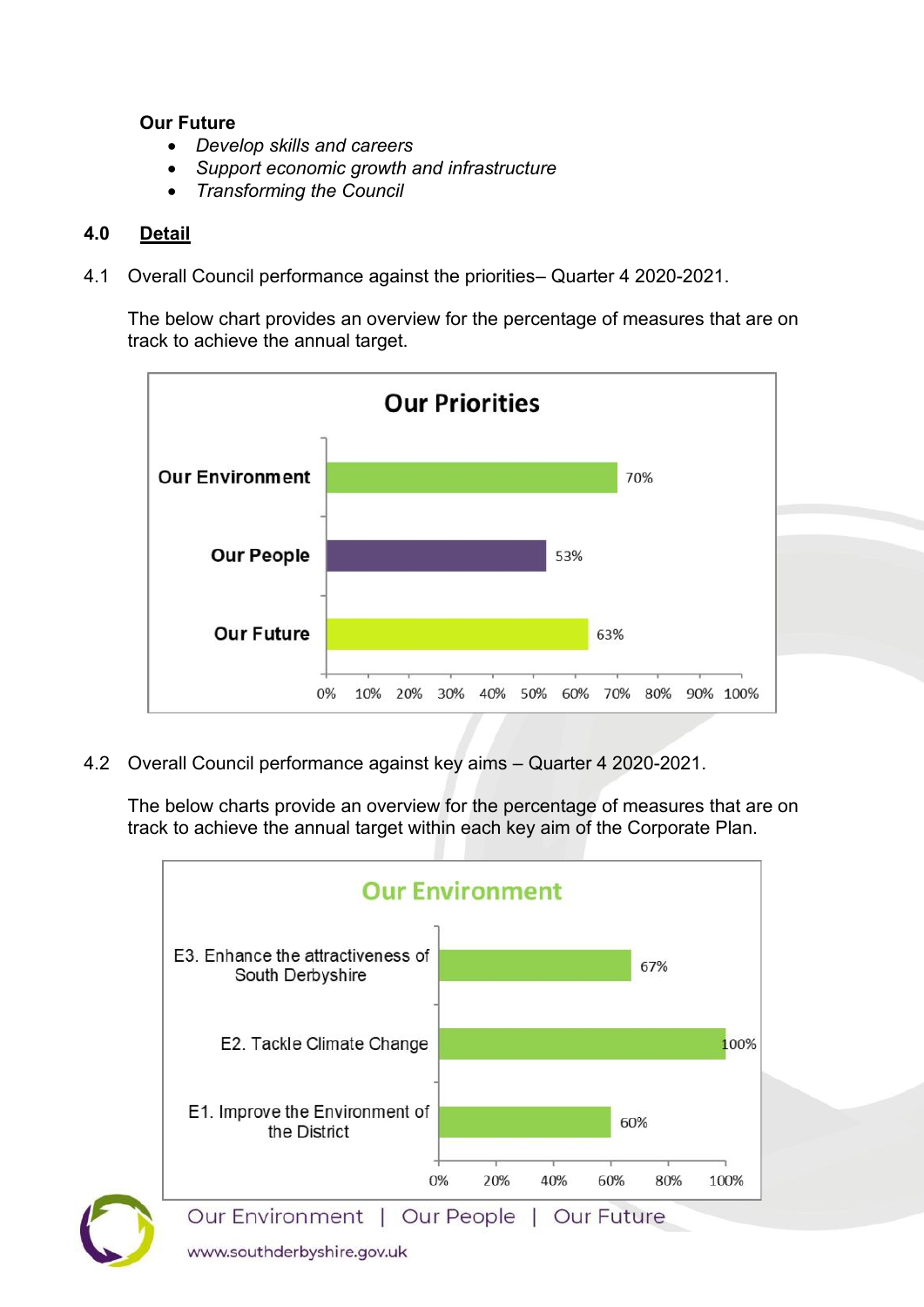



4.3 Of the 35 measures which support the progress of the Corporate Plan 20-24,17 are green, one is amber, 14 are red and three are grey.

Overall, 60% of the key aims within the Corporate Plan are on track. 70% are on track for Our Environment, 53% are on track for Our People and 63% are on track for Our Future.

4.4 This Committee is responsible for overseeing the delivery of 16 Corporate measures.

Below outlines the seven measures for this Committee that are on track (green) for the quarter:

- Increase Swadlincote Town Centre visitor satisfaction.
- Develop and deliver the Public Buildings programme over four years.
- [Increase the number of customers who interact digitally as a first choice.](https://southderbyshiregovuk.sharepoint.com/:w:/g/ERBlXwIN5i9It53WD-41148B1j_Xhoszu9rFmw-my7ct_w?e=3axgeV)



Our Environment | Our People | Our Future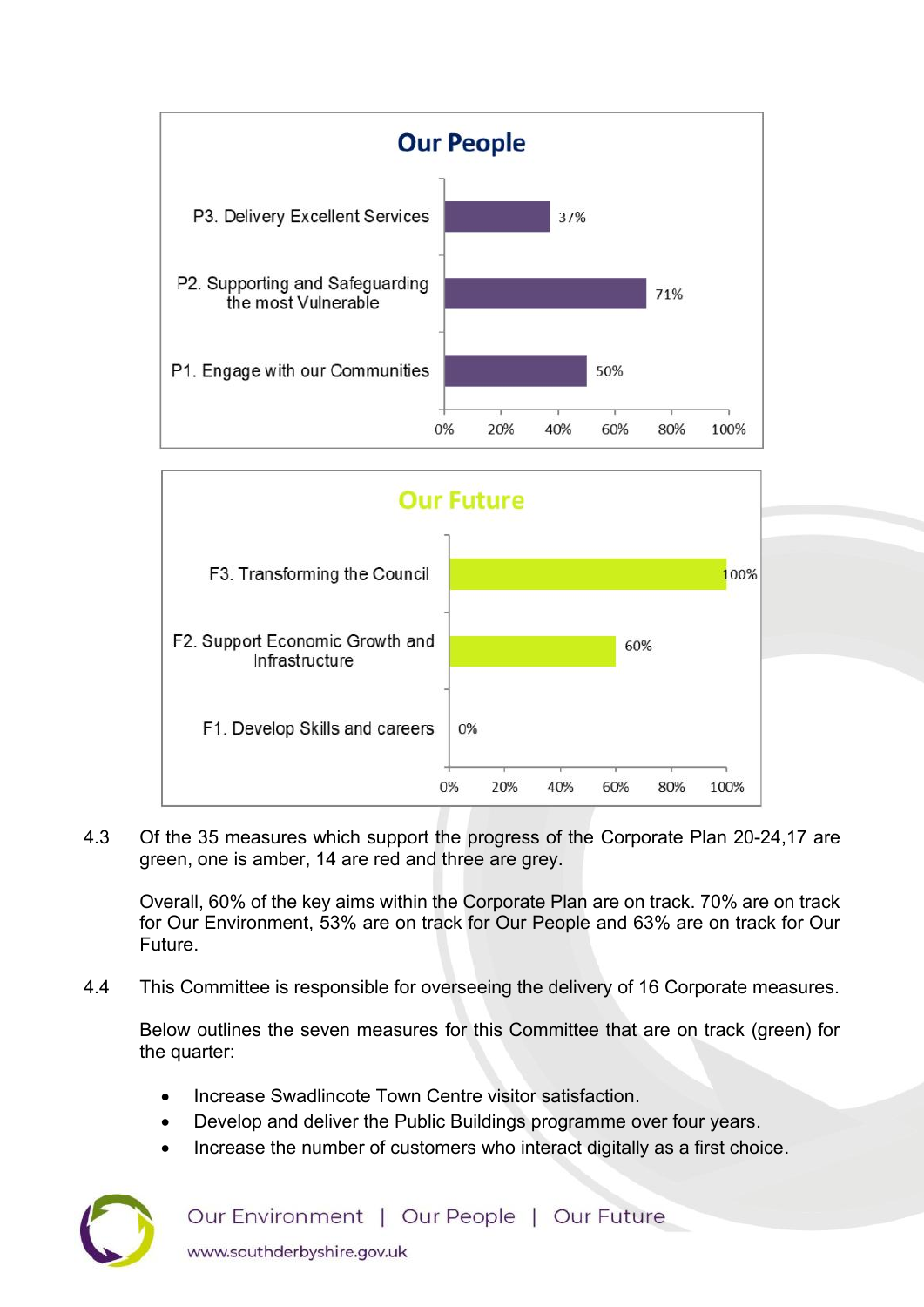- [Reduce face-to-face contact to allow more time to support those customers](https://southderbyshiregovuk.sharepoint.com/:w:/g/ERsK_2eQOEFCtLQbdQzaTuAByPro1sawtMCs4YszErr-pw?e=bdTysg)  [who need additional support.](https://southderbyshiregovuk.sharepoint.com/:w:/g/ERsK_2eQOEFCtLQbdQzaTuAByPro1sawtMCs4YszErr-pw?e=bdTysg)
- [Increase digital engagement \(Twitter, Instagram, Facebook\).](https://southderbyshiregovuk.sharepoint.com/:w:/g/EU7_hHmehltAqnFXv5MZTVMBldRppq-lEM681waYAZKfIA?e=fKJfsc)
- [Deliver against the Transformation Action Plan.](https://southderbyshiregovuk.sharepoint.com/:w:/g/EWygLyTFirlHupC7gA2GUHQBxytpxB_EWezcDzPs8xKAjQ?e=m7zrdc)
- [Develop our approach towards the commercialisation of services which](https://southderbyshiregovuk.sharepoint.com/:w:/g/EdRZL78XqTBHpZm4ut-IXvcBQqZMtxcigHIZvBKTBciDAg?e=PfK6EA)  [include grants, sponsorship, fees and charges and operating models and](https://southderbyshiregovuk.sharepoint.com/:w:/g/EdRZL78XqTBHpZm4ut-IXvcBQqZMtxcigHIZvBKTBciDAg?e=PfK6EA)  [increase the income generated from these activities.](https://southderbyshiregovuk.sharepoint.com/:w:/g/EdRZL78XqTBHpZm4ut-IXvcBQqZMtxcigHIZvBKTBciDAg?e=PfK6EA)
- 4.5 Below outlines the eight measures that are not on track (red) for the quarter:
	- Number of apprenticeships.
	- Average number of staff days lost due sickness.
	- Total Rateable Value of businesses in the District.
	- Number of customer telephone calls answered by Customer Services.
	- Annual net growth in commercial floorspace (sqm)
	- Total rateable value of businesses in the district
	- Increase the level of staff engagement
	- % of employees that consider the Council has a positive health and safety culture

The Covid-19 pandemic during 20-21 has had an impact on the annual overall Council performance. However, this should not detract from the positive work that continues to be undertaken.

There have been a lot of successes over the past year, and these should be recognised.

- **P3.4C – Average number of staff days lost due to sickness.**
- $\checkmark$  Quarter 4 absence figures are down. The final quarter out turn (Jan Mar 21) is 1.78 working days per person compared to 4.34 days in quarter two (Jul – Sept). In addition the number of employees on long term sick has reduced. The range of interventions being provided by Organisational Development & Performance is having a positive impact in reducing absence.
- **P3.4D % of employees that consider the Council has a positive health and safety culture.**
- $\checkmark$  COVID risk assessments and action plans are in place to support employees, Elected Members and members of the public to work and be safe. This includes supporting external partners to roll out community testing and vaccination hubs.
- $\checkmark$  There are dedicated COVID-19 webpages to keep employees, Elected Members, residents, businesses and customers informed of the changes to services as well as support available within the District and nationally.
- ✓ Organisational Development and Performance have delivered a range of health and well-being initiatives to support employees working remotely and to raise awareness of mental health conditions in themselves and others.

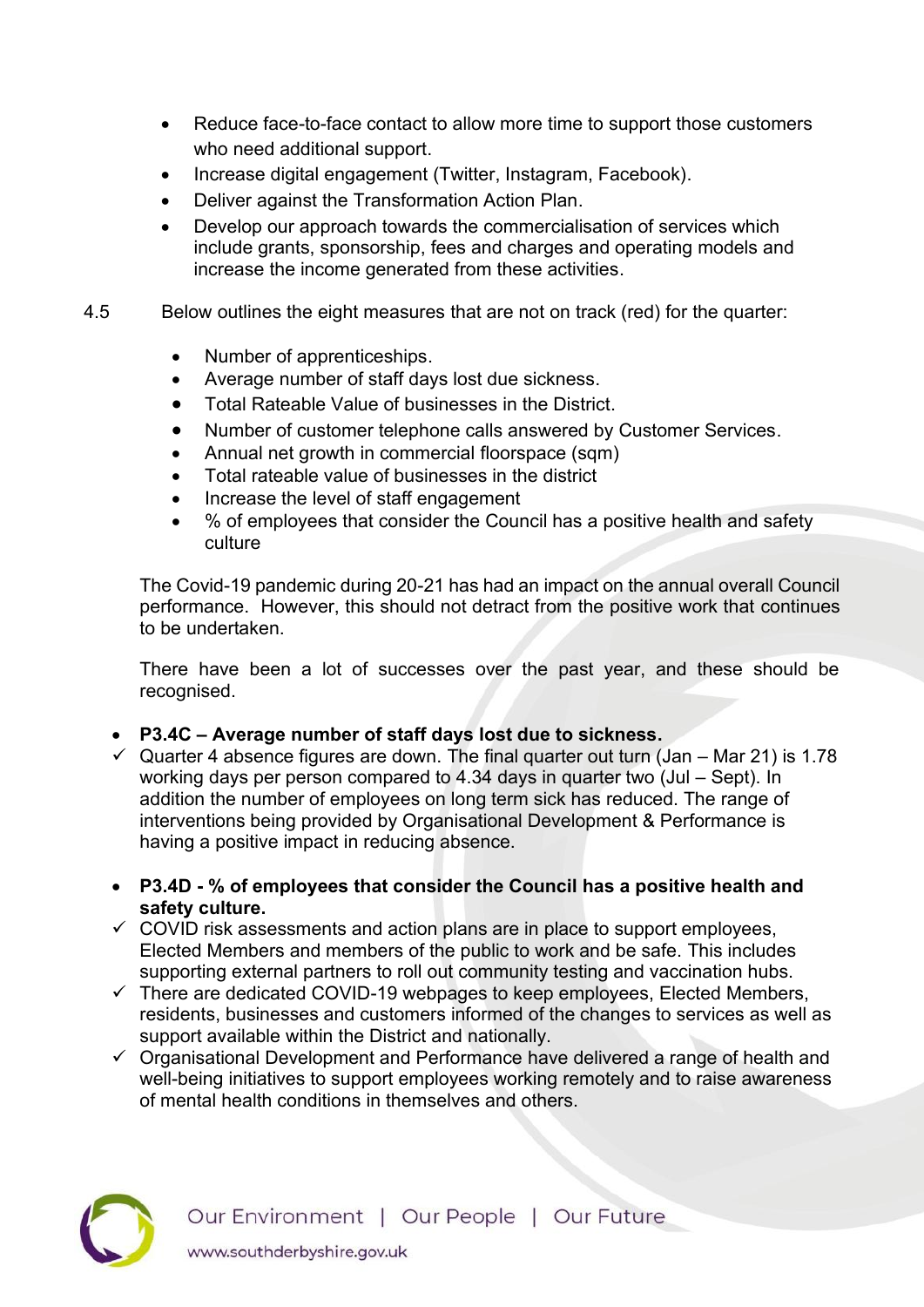- **F3.1A- Deliver against the Transformation Action Plan.** (Business Change and ICT)
- ✓ At the start of the Covid-19 Pandemic the organisation needed to ensure as many employees could work from home as was practical for their role. Approx. 93% of roles identified as office based were able to work from home immediately and with no interruption to service delivery. The other 7% were dependant on supplier upgrades which have since taken place.
- $\checkmark$  The team have supported users from home and provided training on unfamiliar software. When the decision was made to run democratic meetings digitally the team also upgraded the Councillors equipment and provided a platform to operate as soon as possible.
- $\checkmark$  The Business Change and Transformation Plan 2020-2024 was delayed in its sign off due to the COVID-19 response, so didn't' come into effect until late July 2020 instead of April 2020. Even with a shorted working year the projects involved have marched forward and delivered impressive results, a few are listed below.
- o A newly developed brand and digital marketing website for "Destination South Derbyshire" has been implemented. The website was launched to coincide with the roadmap out of lockdown.
- o A business case to upgrade the Finance system was approved in September with the product being fully installed and used 6 months later to accord with the new financial year. The delivery of such a complex and risk ladened project was a tremendous achievement by the Finance and Transformation teams and testament of new ways of working to all involved.
- o Route optimisation business case was built and approved to procure a solution to reduce fuel and time in household waste collection by approximately 12%.
- o An online booking solution has been procured and developed and provides the district with a modern route for customers and residents to interact with the Council by booking a variety of assets, from school holiday activities and leisure bookings such as log cabins at Rosliston, to virtual business advice meetings to aid the local economy in its recovery.
- ✓ Committee and Council meetings (Democratic Services.) Following approval of the Coronavirus Act 2020 and subsequent Regulations, the Council adapted to the administration of Committee and Council meetings online, via Microsoft Teams. All Members engaged well in this process, and the delivery of Council and Committee remotely was vital in making business decisions throughout the lockdown period.

# • **P3 Deliver Excellent Services**

- $\checkmark$  Following postponement of elections in May 2020, Central Government made the decision to proceed with polls in May 2021. The Council ensured the safe delivery of all Elections (Police and Crime Commissioner, County Council and four District byelections).
- $\checkmark$  Licensing the Council's Licensing Enforcement Officers have been undertaking additional active enforcement since the commencement of lockdown. This included extra measures on premises licences, which were put in place due to Coronavirus Regulations and Government guidelines, relating to the operation of such businesses.

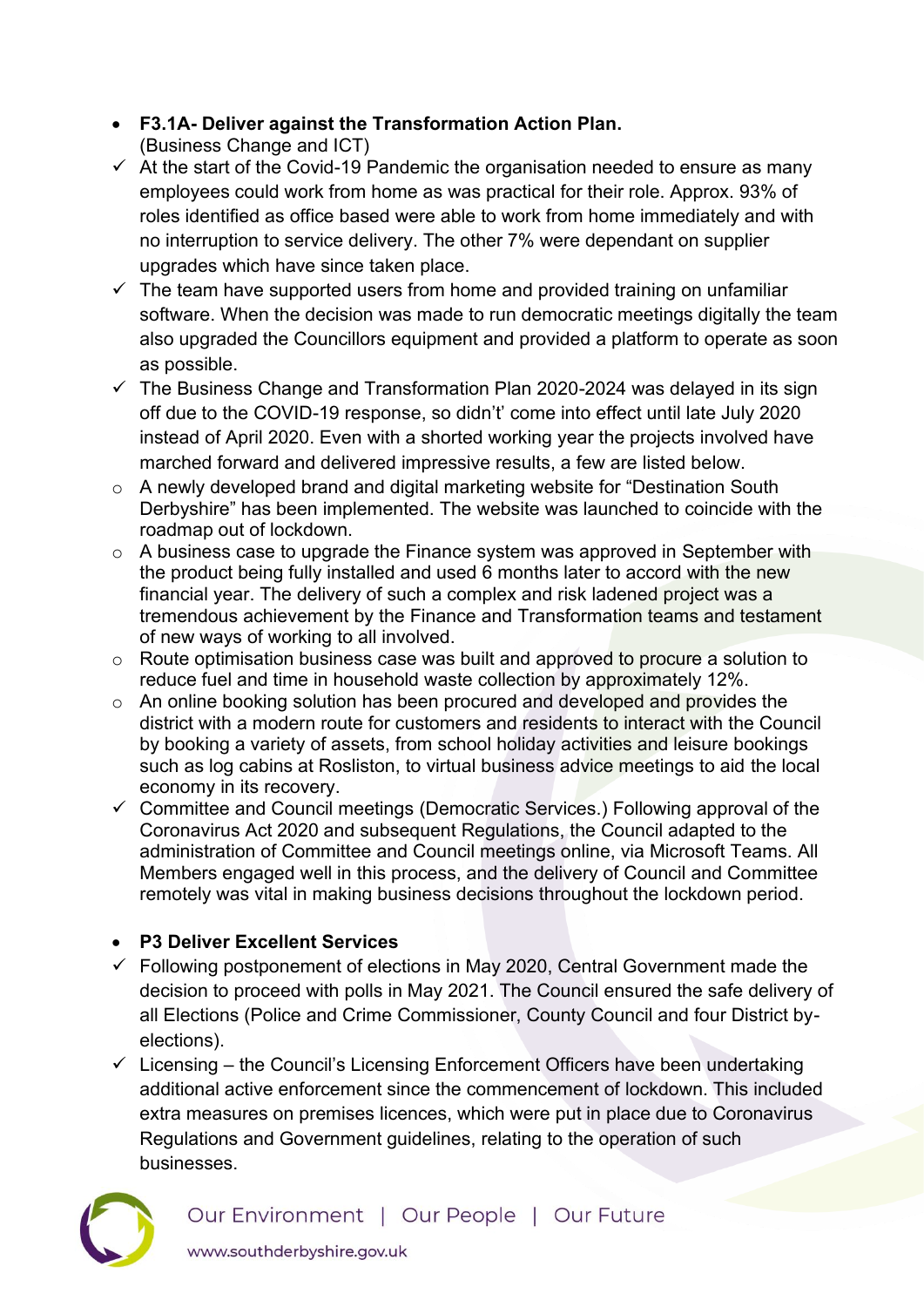- $\checkmark$  Changes to working practices to enable suppliers to be paid timely without a failure in financial controls.
- $\checkmark$  Statement of Accounts for 2019/20 were officially signed off by Audit and Finance & Management in January with an unqualified report.
- **P3.1A Increased number of customers who interact with the Council digitally as a first choice.**
- $\checkmark$  Customer Services have upgraded the main revenues and benefits system and moved to the Cloud. The team have also moved the cashiering and payment system onto the Cloud.
- $\checkmark$  A new 'safe space' was created to carry out face-to-face interviews called the 'kiosk room' which is located in the Customer Services area and accessible to the public via the side entrance to the building. The kiosk is bookable via the Council's new booking system that was launched in partnership with Business Change.
- **P3.2A Reduce face-to-face contact to allow more time to support those customers who need additional support.**
- $\checkmark$  Customer Services have distributed over £100,000 to over 200 residents on a low income who have been required to self-isolate by Test and Trace.
- $\checkmark$  Over £500,000 has been distributed to reduce the council tax bills of people on a low income by up to £300 via a Council Tax Hardship Fund.
- $\checkmark$  Customer Services, Finance and Economic Development have distributed over £24 million pounds to businesses since March 2020 through a range of grant schemes to help them through the Covid-19 pandemic, particularly benefiting smaller businesses and those most affected by social distancing and operating restrictions, such as those in tourism, leisure and hospitality
- $\checkmark$  Discretionary and rescue business grants were fraud checked and then paid by the Finance team – this work coincided with Economic Development and Customer Services and was completed in addition to the normal workload.
- $\checkmark$  The Council reduced the business rates bills of thousands of businesses across the district.
- $\checkmark$  Customer Services have been working with the CVS to provide a 'mini foodbank' and have given out over 250 food parcels over the last year to vulnerable residents.
- **P3.3A Number of customer telephone calls answered by Customer Services.**
- $\checkmark$  Customer Services have delivered an admin and support function to teams across the Council to enable a smooth transition to home working, which has resulted in the team handling upwards of 5,000 tasks every month – from scanning and indexing to handling outgoing post and mail.
- $\checkmark$  Customer Services are now handling housing repair calls on behalf of Housing Services from Tuesday to Thursday and also licensing calls full time to relieve pressure on the back office and improve the customer service the Council provides.

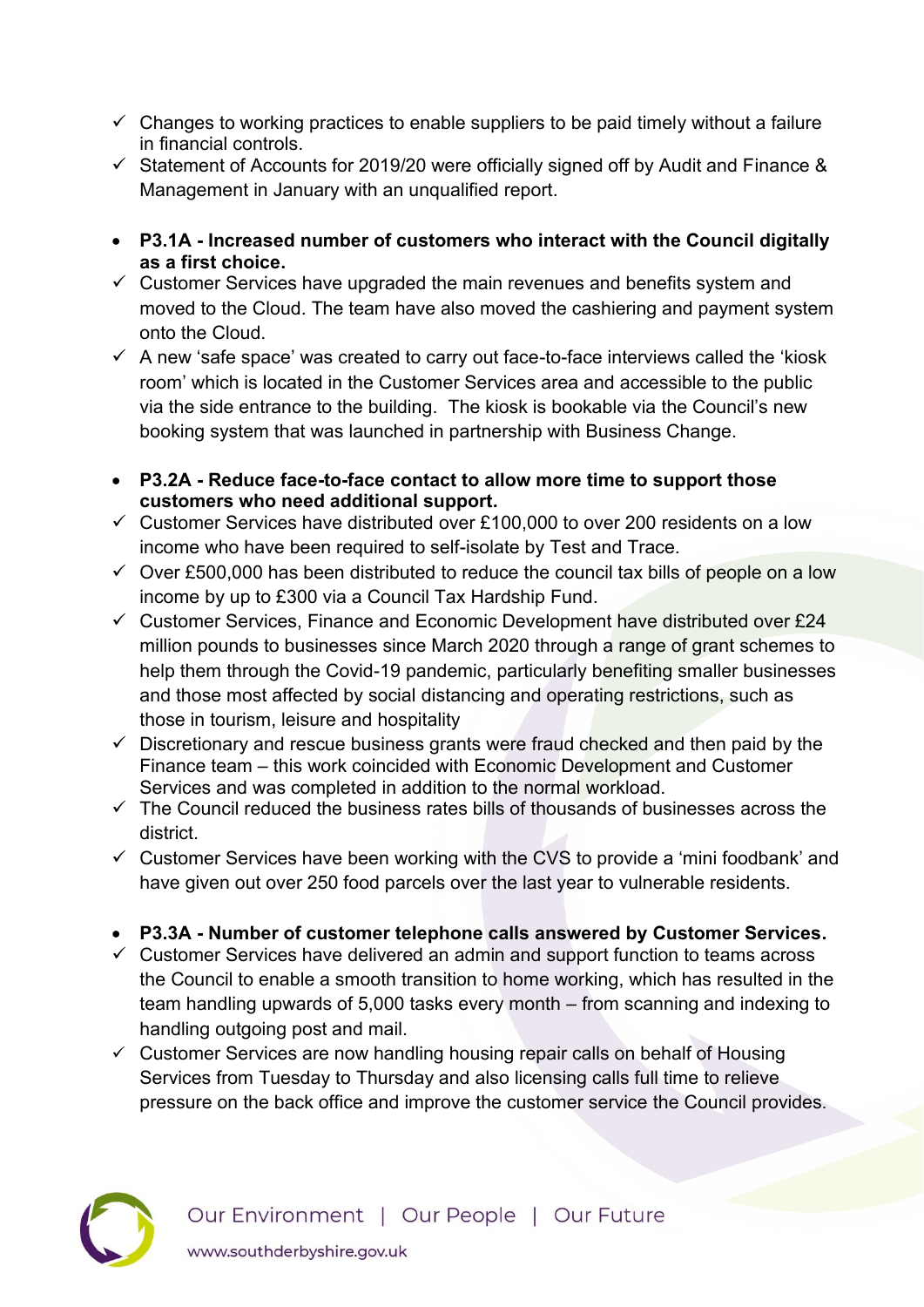- **P2.3B Develop and deliver the Public Buildings programme over four years**
- $\checkmark$  Over 25% of the Council's public buildings have now been surveyed, and these include all our key buildings such as the Civic Offices, Greenbank Leisure Centre, Depot, Old Town Hall and Melbourne Assembly Rooms.
- $\checkmark$  Whilst surveys continue for the remaining assets, an initial planned maintenance schedule has been prepared for these main buildings. Priority repairs identified from this schedule are now being procured, together with servicing contracts for mechanical and electrical equipment as part of a planned preventative maintenance programme.

For more detailed information please refer to **Appendix B**, Performance Measure Report Index.

- 4.6 An overview of performance can be found in the Performance Dashboard in **Appendix A**. A detailed description of each performance measure including mitigating actions and actions to sustain and improve performance is included in the detailed Performance Measure Report Index in **Appendix B.**
- 4.7 Questions regarding performance are welcomed from members in relation to the Corporate performance measures that fall under the responsibility of their Committee and are referenced in the detailed Performance Measure Report Index in **Appendix B**
- 4.8 The Risk Register(s) for the Committee's services are detailed in **Appendix C** Chief Executive Risk Register, **Appendix D** Corporate Resources Risk Register and **Appendix E** Strategic Risk Register. This includes the register and risk mitigation plans for the relevant departmental Risk Register(s).

Each risk has been identified and assessed against the Corporate Plan aims which are considered to be the most significant risks to the Council in achieving its main objectives. The Risk Register(s) detail a risk matrix to summarise how each identified risk has been rated.

## **5.0 Financial and Implications**

None directly.

- **6.0 Corporate Implications**
- **6.1 Employment Implications**

None directly.

# **6.2 Legal Implications**

None directly.

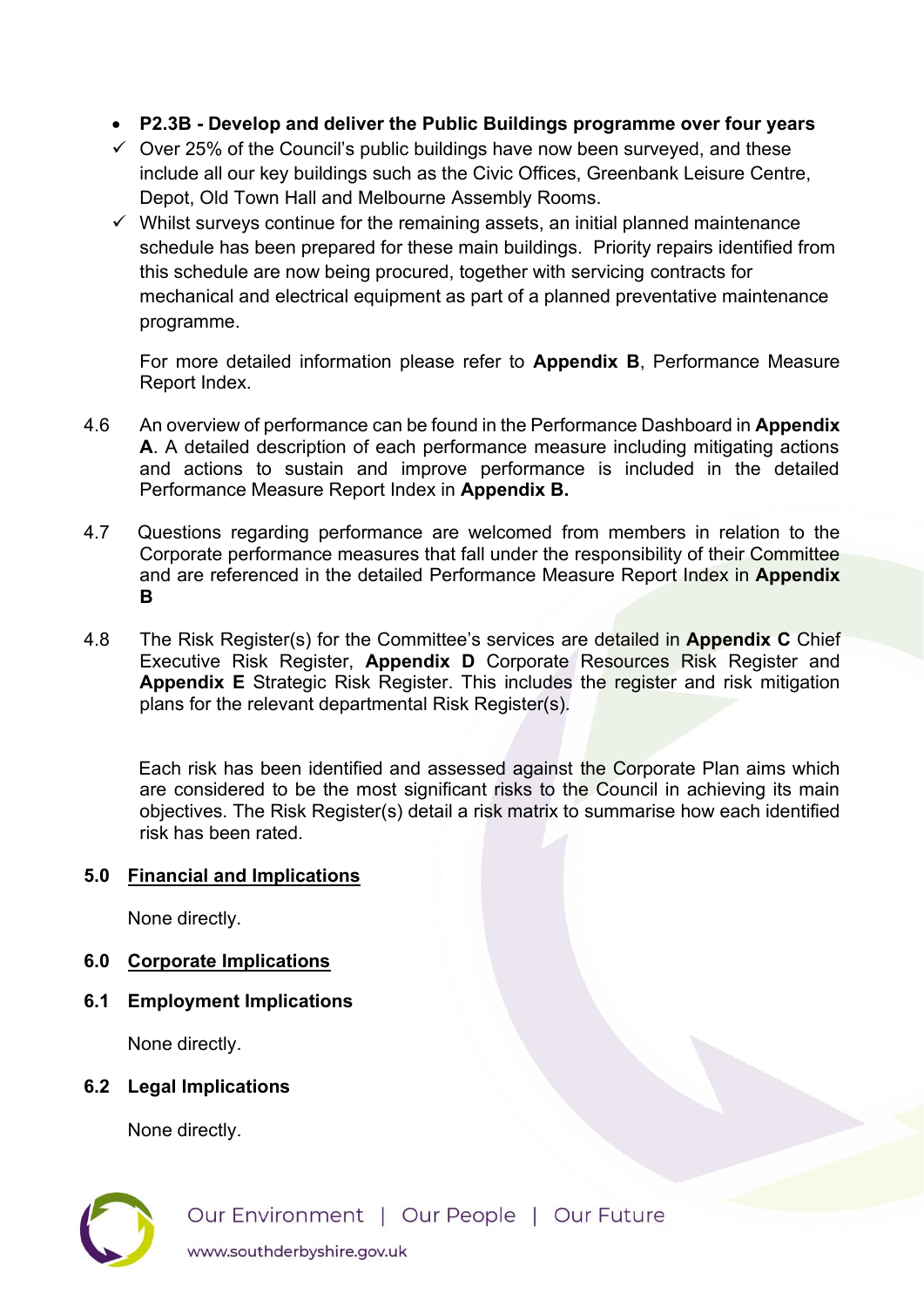# **6.3 Corporate Plan Implications**

 This report updates the Committee on the progress against the key measures agreed in the Corporate Plan and demonstrates how the Council's key aims under the priorities, Our Environment, Our People and Our Future contribute to that aspiration.

## **6.4 Risk Impact**

 Key risks impacting on this Committee are detailed in **Appendix C** Chief Executive Risk Register, **Appendix D** Corporate Resources Risk Register, and **Appendix E** Strategic Risk Register, alongside the treatment and mitigating actions in place to manage these risks.

 The following provides a summary of changes made to the risk registers since the last quarter:

## **Chief Executive Risk Register**

• CE3 - Failure of Sharpe's Pottery Heritage & Arts Trust, update to name of risk, and mitigating actions

## **Corporate Services Risk Register**

- 5 -Financial Management systems upgrade, update to current rating and position
- 6 Financial Management System, update to current rating and position

## **Strategic Risk Register**

• 14 - Recycling Contract Procurement – New risk added for Q4

Please refer to the Strategic Risk Register in **Appendix E** for further detail

## **7.0 Community Impact**

## **7.1 Consultation**

None required.

## **7.2 Equality and Diversity Impact**

Not applicable in the context of the report.

## **7.3 Social Value Impact**

Not applicable in the context of the report.

## **7.4 Environmental Sustainability**

Not applicable in the context of the report.